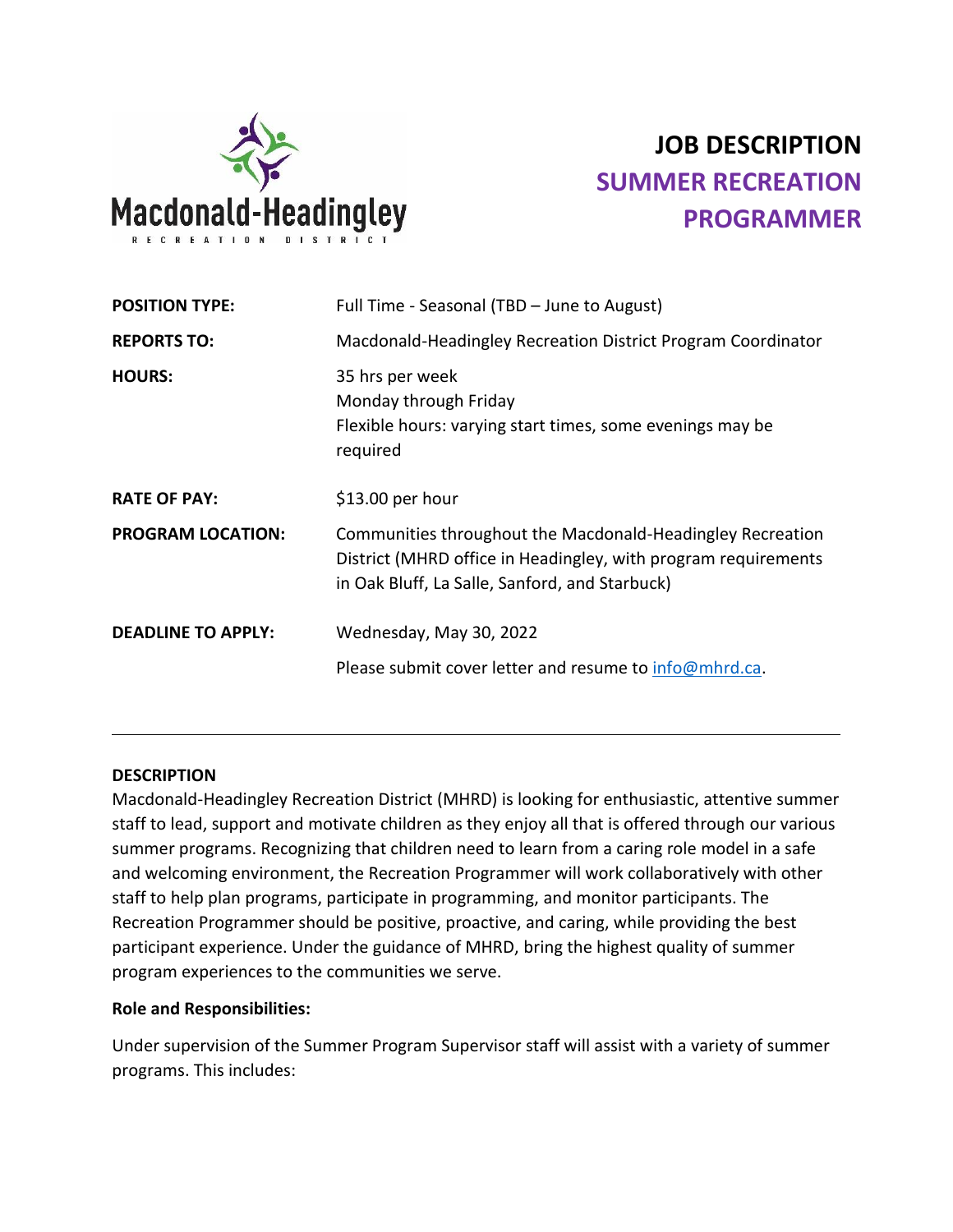- Assist with the planning, implementation, and delivery of the Summer Day Camp and other summer programs
- Assist with the transportation of program supplies and equipment to and from various sites
- Instruct, participate and interact with children during every program
- Be an enthusiastic and positive role model to children
- Treat children with dignity and respect
- Monitor children's participation, providing coaching, guidance, and encouragement where necessary
- Handle incidents, problems, and emergencies professionally and with discretion
- Report all incidents and parent concerns to the Summer Program Supervisor
- Ensure all equipment and supplies are in good, safe condition and are used appropriately
- Assist in the setting up and take down of programs
- Other duties as assigned

# **WORK ENVIRONMENT**

- Physically demanding; must be able to maintain physical activity with children, leading and coaching through activities and programs
- Primarily working outdoors; supervising children outdoors, in all weather environments
- Ability to work independently, as well as part of a team

## **WORKING CONDITIONS**

- Travel using a personal vehicle is a requirement for this position
- General working hours are 8:30 a.m. 4:30 p.m.
- Some requirements to work irregular hours, to deliver specific programs (programming TBD)

## **KNOWLEDGE, SKILLS, AND ABILITIES**

- Effective verbal and written communication skills
- Ability to foster and lead a positive and cooperative work environment
- Knowledge and skills in a variety of program areas (i.e. outdoor play, sports, games, art, etc.)
- Ability to maintain administrative records
- Ability to handle injuries and high emotion situations with children
- Self-motivated, resourceful, and energetic
- Flexibility to adjust to dynamic work environment

## **QUALIFICATIONS:**